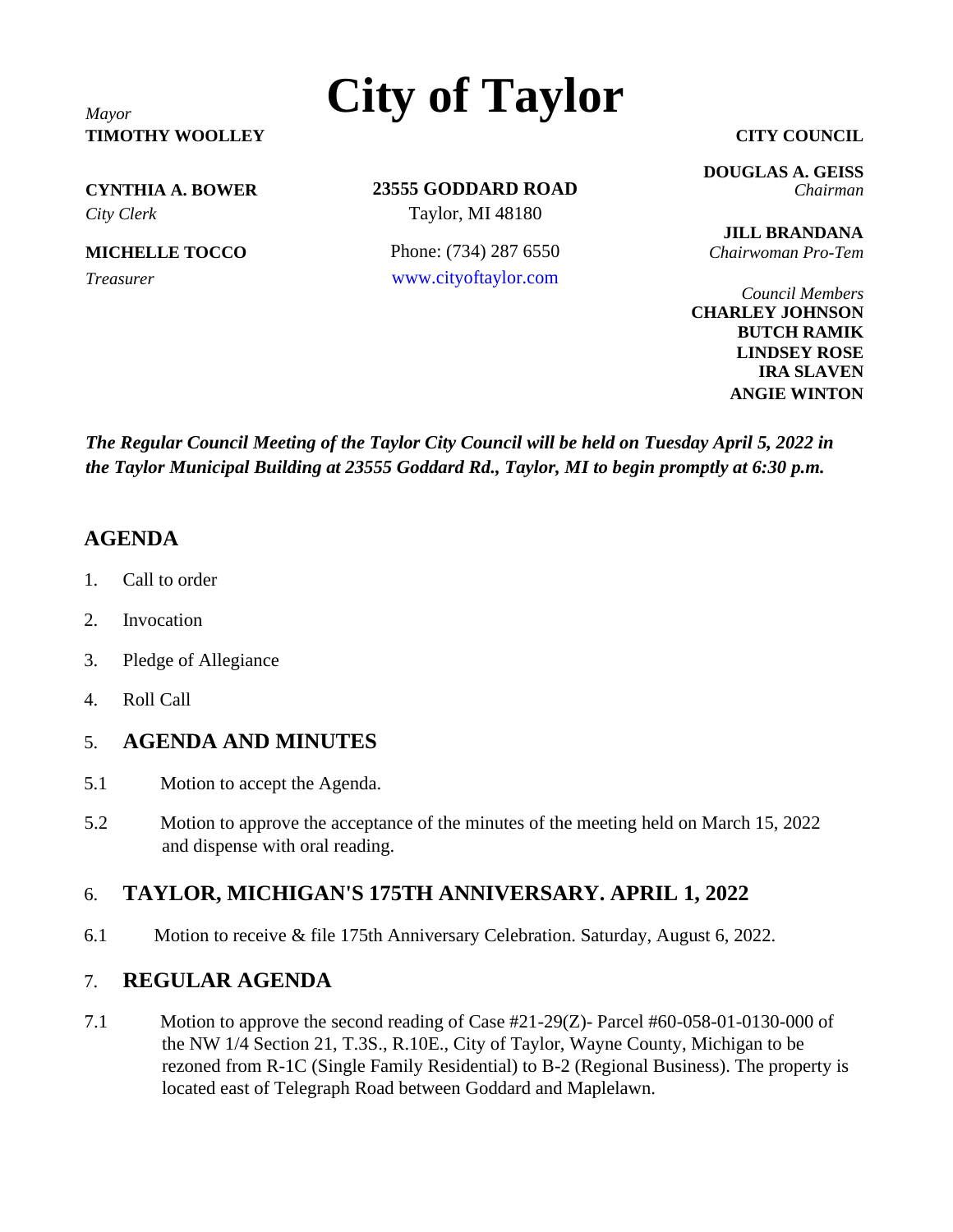- 7.2 Motion to approve the first reading of Chapter 2 Administration, Article 3, Division 3 Standards of Conduct, of said Code. Also known as Taylor's Ethics Ordinance, approved August 7, 2007.
- 7.3 Motion to approve to set May 3, 2022 as the first reading of an ordinance titled Marihuana Commercial Businesses.
- 7.4 Motion to approve to set May 3, 2022 as the first reading of an ordinance to amend the Taylor Zoning Ordinance.
- 7.5 Motion to amend the first reading to adopt the 2021 edition of the Michigan Fire Code NFPA 1 (National Fire Protection), with amendments, deletions, and additions as deemed necessary for use in the State of Michigan. Funded through General Fund; Fire Department; Fire Prevention Account.
- 7.6 Motion to approve the appointment of Anthony Aday, Larry D'Aguanno, Joseph McGuckin, Tony Claypool and Jonathon Dowling to the Construction Board of Appeals Commission for a three (3) year term to expire on April 5, 2025.
- 7.7 Motion to approve the Personal Service Contract's for Taylor Meadows and Lakes of Taylor.
- 7.8 Motion to approve the Letter of Understanding between the City of Taylor and 23rd District Court Supervisory Association.
- 7.9 Motion to approve the Letter of Understanding between the City of Taylor and 23rd District Court Employee's Association.
- 7.10 Motion to approve the Letter of Understanding between the City Of Taylor and Taylor Governmental Management Employee's Association.
- 7.11 Motion to amend CCR 7.285.21 from July 6, 2021 City Council Meeting to add \$10,000 to Blanket PA KMS to bring up total amount to be used in the account. Funded through General Fund; Fire Department; ALS account.
- 7.12 Motion to approve the Purchase Agreement for a new vendor Stoneco for use at the Compost Site in the amount of \$15,000. Funded through Act 179 Rubbish Fund.
- 7.13 Motion to approve the attached Purchase Agreement increase for the Compost and Rubbish-Repair and Maintenance account, for the current vendors. Funded through Act 179 Rubbish Fund-Compost, Rubbish-Repair and Maintenance account.
- 7.14 Motion to approve the attached Annual Crossing Signal Maintenance invoice for Consolidated Rail Corporation for an amount of \$4,367. Funded through the Major Street Fund-Other Repair and Maintenance account.